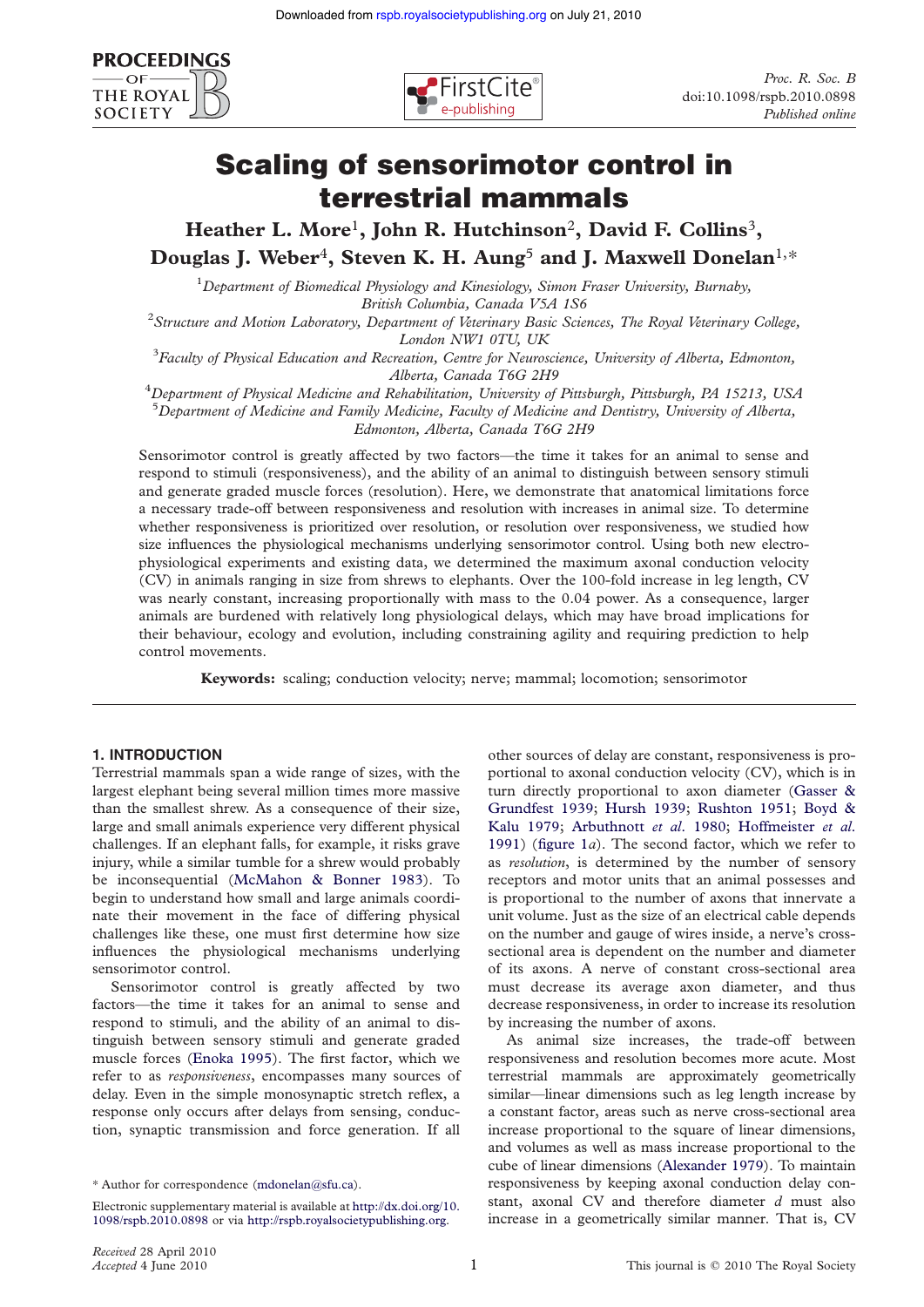

Figure 1. Theoretical scaling of axons and nerves. (a) Responsiveness (i) refers to the speed at which an animal can sense and respond to stimuli. If all other factors are constant, pathways with larger diameter axons have higher responsiveness. Resolution refers to the ability of an animal to accurately distinguish stimuli (ii) and generate graded muscle forces (iii). More axons innervating a given volume of tissue gives a higher resolution. (b) Possible nerve structures resulting from increased animal size. The conceptual animal body is shown as a grey cube, with a simplified nerve containing one axon represented by the yellow cylinder. As animal size doubles, geometric scaling predicts that nerve length doubles from  $L$  to  $2L$ , total nerve cross-sectional area increases from  $A$  to  $4A$  and tissue volume increases from  $V$  to  $8V$ . This maintains responsiveness, but results in decreased resolution. If the large animal were to have axons of the same cross-sectional area as the small animal and maintain an equal resolution, with each axon innervating the same tissue volume as in the small animal, it would need 8 axons and have a total cross-sectional area of 8A. If the large animal were to maintain both responsiveness and resolution, it would need 8 axons, each with a cross-sectional area of 4A, giving a total nerve cross-sectional area of 32A (right). Maintaining both responsiveness and resolution over large increases in animal size would require impossibly large increases in nerve crosssectional area.

<span id="page-1-0"></span>and diameter would be directly proportional to leg length. To maintain resolution, the number  $N$  of axons innervating a given volume of tissue must remain constant, requiring the number of axons to increase proportional to mass and with the cube of leg length. Therefore, to maintain

both responsiveness and resolution, total nerve crosssectional area A would need to increase proportional to the fifth power of leg length  $L$  [\(figure 1](#page-1-0)b):

$$
A \propto Nd^2 \Rightarrow A \propto L^3 L^2 \Rightarrow A \propto L^5.
$$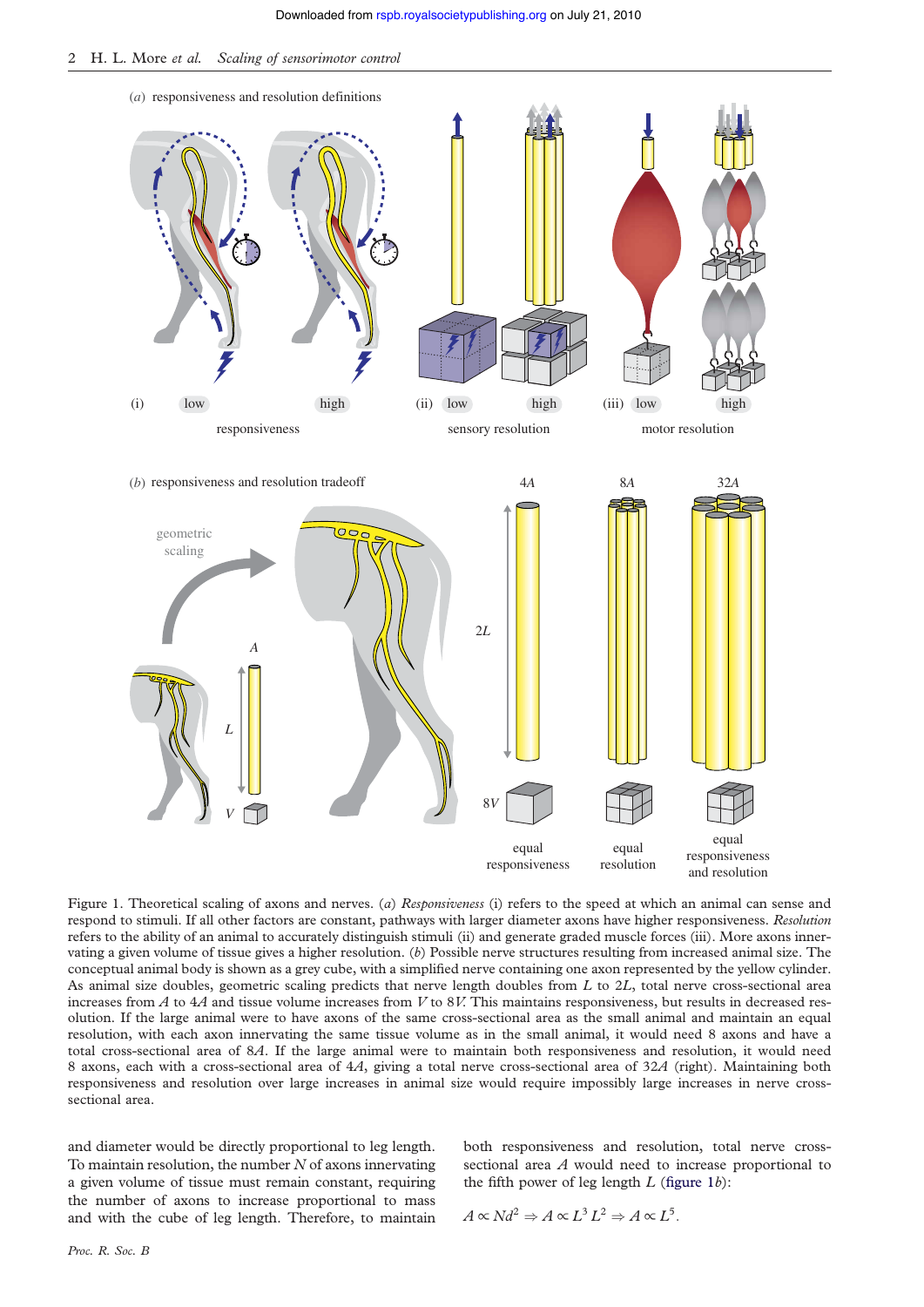To have the same absolute responsiveness and resolution as a shrew with a leg length of 3 cm and a sciatic nerve 0.3 mm in diameter, an elephant with a leg length of 3 m would require a sciatic nerve with the impossible diameter of 30 m.

The trade-off between responsiveness and resolution would be ameliorated, but not solved, if the number of required sensory receptors scaled with animal surface area rather than volume, as is probable for some sensory receptors such as cutaneous receptors ([Matthews 1972](#page-5-0)). The trade-off would also be lessened if responsiveness depended not on absolute time but on the relative time required to respond. For example, both the time required to fall to the ground and the stride period at equivalent speeds increase with the square root of leg length [\(Heglund](#page-5-0) et al. 1974; [Alexander 2002](#page-5-0)). Even if both these scenarios occurred, total nerve cross-sectional area would still need to increase proportional to the cube of leg length, which is faster than predicted by geometric scaling and would still result in an insupportable increase in nerve diameter over a six order of magnitude increase in size. Because different-sized animals often have to respond to the same stimuli from the external world, it may be important under some circumstances for them to have the same absolute performance in their sensorimotor control. For example, a disease-infected insect may be a threat to both shrews and elephants. If it were to land on either animal, the animal must be able to detect the insect's position accurately (resolution) and swat the threat away before it gets bitten (responsiveness).

While an increasing tension between responsiveness and resolution seems inevitable with increases in size, an intriguing question is whether responsiveness is prioritized over resolution, resolution over responsiveness, or both are compromised. We sought an answer by investigating the previously unknown relationship between maximum axonal CV, axon diameter and body size in terrestrial mammals.

### 2. MATERIAL AND METHODS

All procedures were approved by the SFU Animal Care Committee. Owing to our extensive methods, we present here a summary of our electrophysiology, systematic review and histology protocols—detailed descriptions are provided in the electronic supplementary material.

#### (a) Shrew electrophysiology

We acquired data from six least shrews (Cryptotis parva). Each shrew was anaesthetized with isoflurane and their breathing and temperature were monitored throughout the experiment. We recorded surface electromyography (EMG) activity from the medial gastrocnemius while evoking reflexes in this muscle using electrical stimulation of the sciatic nerve ([figure 2](#page-3-0)a). First, we exposed the sciatic nerve and medial gastrocnemius, then placed two monopolar stimulating electrodes as far apart as possible on the surface of the sciatic nerve and a bipolar EMG recording electrode on the surface of the medial gastrocnemius. We delivered 30 electrical impulses to the surface of the sciatic nerve at each location and measured a distance of 5 mm between the two stimulating electrodes. The shrew was euthanized when all recordings were complete. For each shrew, we averaged the EMG responses and measured the time between the onset of stimulation artefact and the onset of muscle activity at each of the two stimulation sites. We then divided the distance between stimulation sites by the difference in latency between the sites to give CV.

### (b) Elephant electrophysiology

We acquired data from one Asian elephant (Elephas maximus) while the animal was standing and eating under the care of the handlers. We recorded surface EMG activity from the medial gastrocnemius while evoking reflexes in this muscle using two techniques: electrical stimulation of the tibial nerve and percussion of the Achilles tendon [\(figure 2](#page-3-0)b). We delivered electrical impulses to the tibial nerve using stimulating electrodes consisting of two thin wires inserted approximately 8 cm deep at the popliteal fossa. Over a period of 2–3 minutes, we delivered 13 stimuli at an intensity which evoked a Hoffman reflex in the medial gastrocnemius ([Misiaszek 2003](#page-5-0)). Next, we delivered mechanical impulses to the tibial nerve using a standard Taylor percussion reflex hammer to percuss the Achilles tendon ( $n = 15$ ) at a strength that was sufficient to evoke a reflexive muscle twitch. We measured a distance of 0.56 m between the tendon tap and electrical stimulation sites. CV was then found in the same way as for the shrew.

#### (c) CV systematic review

We searched the literature for maximum axonal CV values measured for a wide range of animal masses (table S1 in the electronic supplementary material). We used data from 23 independent studies reporting CV values for only one to three species each. To ensure as accurate a representation of CV as possible, we included a variety of experimental protocols as well as both motor and sensory values where possible. A one-way ANOVA found that there was no evidence of consistent variation in CV based on whether it was motor or sensory ( $p = 0.8$ ), therefore we continued to consider both types of CV in our analysis. Some studies did not report masses of their animals—we estimated these masses from the literature. Least-squares linear regression of logarithmically transformed data determined the exponent of this relationship. A phylogenetically independent contrasts analysis indicated no significant phylogenetic signal in our data; therefore, we performed this regression without adjusting for evolutionary history.

## (d) Nerve fixation and imaging

We obtained one shrew sciatic nerve sample from an anaesthetized animal whose sciatic nerve had been exposed as for the shrew CV experiments, and one elephant sciatic nerve sample from an adult African elephant cadaveric hindlimb ([Miller](#page-5-0) et al[. 2008](#page-5-0)). Immediately after each sample was obtained, we immersed it in 4 per cent paraformaldehyde and 1 per cent glutaraldehyde in 0.1 M phosphate buffer (pH 7.4) and stored it at  $4^{\circ}$ C until further processing. We processed the fixed shrew and elephant nerves in the same manner. First, we stained the nerves with osmium tetroxide, then dehydrated them in ascending grades of ethanol. We embedded the dehydrated nerves in plastic, polished transverse sections of each nerve and secured the nerves to stubs that were then coated with carbon in preparation for scanning electron microscopy. A scanning electron microscope imaged the nerves at a magnification of approximately  $1500 \times$ . It was necessary for us to take multiple images to cover the entire cross section of one nerve—the images were stitched together using a custom-written MATLAB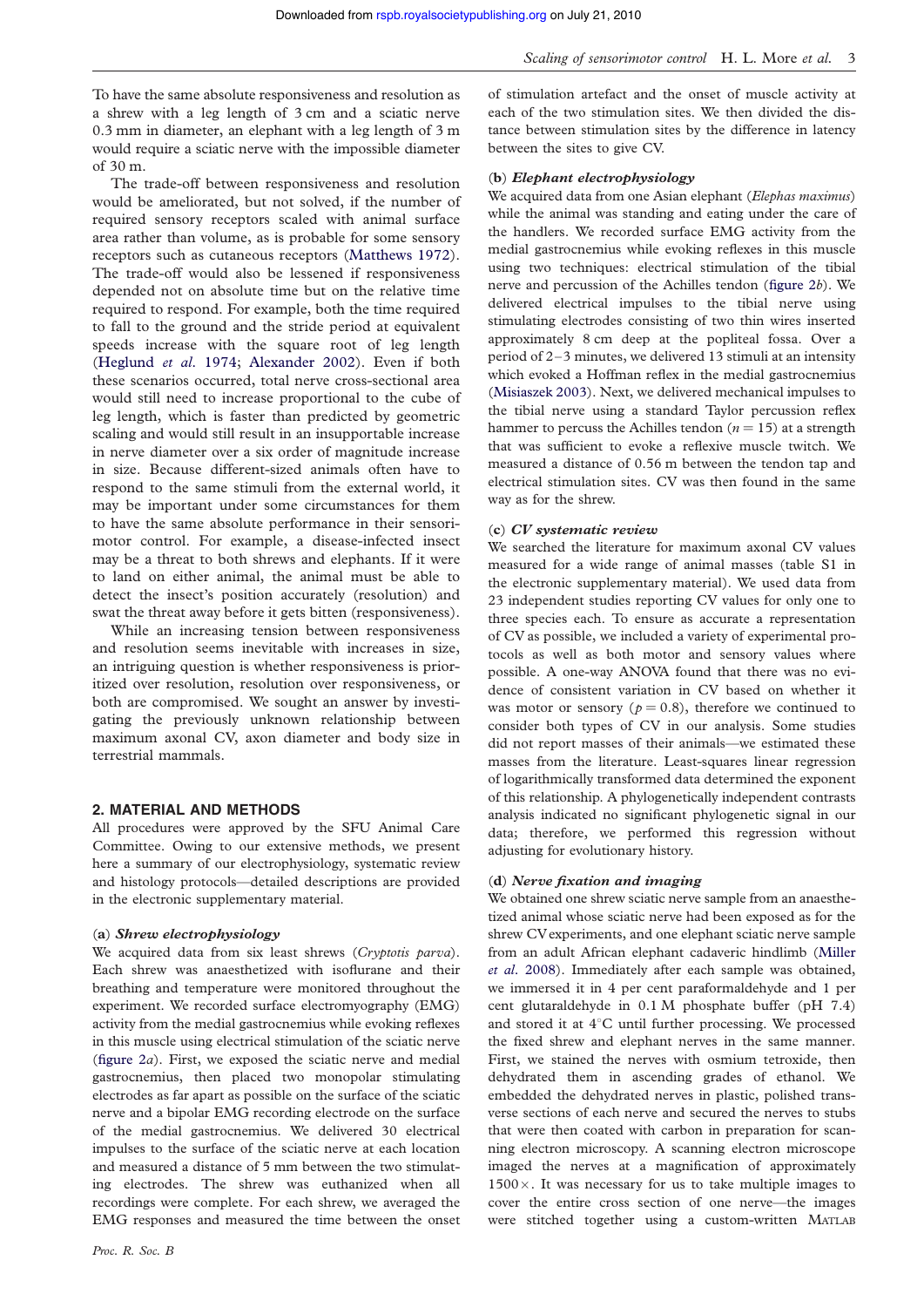

Figure 2. Maximum axonal conduction velocity (CV). (a) We determined maximum axonal CV in each shrew by stimulating electrically at two points on the sciatic nerve (lightning bolt symbols) and recording the evoked electrical potentials in the medial gastrocnemius muscle (green and blue time-series lines). The distance  $\Delta d$  between stimulation electrodes was divided by the time difference  $\Delta t$  of muscle activity onset to determine CV. (b) We determined maximum axonal CV in the elephant by stimulating the sciatic nerve electrically (lightning bolt symbol) and the Achilles tendon mechanically (reflex hammer symbol). The evoked electrical potentials in the medial gastrocnemius were recorded, and CV determined as in [figure 2](#page-3-0)a. (c) Relationship between maximum axonal CV and body mass for 11 species of animals. Apart from elephant and shrew values, data points are averages of several studies (table S1 in the electronic supplementary material). Geometric similarity in axon anatomy predicts that CV will increase with mass (grey line), but our results show that it is in fact relatively constant for all animals (red line).

program (Matlab 2007a, The MathWorks, Inc., Natick, MA, USA) to give mosaics showing the whole nerve.

## 3. RESULTS AND DISCUSSION

<span id="page-3-0"></span>We found that maximum axonal CV and axon diameter did not change with animal size to the extent required to maintain sensorimotor responsiveness. Maximum shrew axonal CV was  $42 \pm 6$  m s<sup>21</sup> (mean  $\pm$  standard deviation) and maximum elephant axonal CV was  $70 \text{ m s}^{-1}$ , which when combined with literature data and fit using firstorder least-squares regression yielded a relationship between mass M and axonal CV of  $CV \propto M^{0.04 \pm 0.03}$ (exponent shown as mean  $\pm$  95% confidence interval) (figure  $2c$ ). The very small scaling exponent indicates that maximum axonal CV is nearly independent of animal size and significantly different than that predicted by geometric similarity (figure  $2c$ ). Similarly, our initial measurements of axon size indicate that the largest elephant axons (15  $\mu$ m) are only about twice the diameter of the largest shrew axons  $(7 \mu m)$  [\(figure 3](#page-4-0)). Across a 100fold increase in leg length, maximum axonal CV less than

doubled resulting in elephants experiencing conduction delays more than 50 times longer than those of shrews.

The time it takes to respond to stimuli will be much longer in larger animals. For example, consider a locomoting animal whose foot is perturbed just as it contacts the ground. Absolute delay will increase approximately with body mass to the 1/3 power because CV is nearly independent of size and leg length increases in a nearly geometrically similar manner ([Alexander 1979](#page-5-0)) (electronic supplementary material). This long absolute delay is partially, but not completely, offset by the longer absolute time that large animals have available to respond to stimuli owing to their movement patterns. For example, at equivalent speeds, stance duration increases with size—an advantage if an animal needs to respond to the perturbation while the foot is still in contact with the ground. However, stance duration increases only with about mass to the 1/6 power [\(Heglund](#page-5-0) et al[. 1974;](#page-5-0) [Biewener 1983](#page-5-0)). As a consequence, conduction delay expressed as a fraction of the stance phase duration increases approximately with mass to the 1/6 power [\(figure 4](#page-4-0); electronic supplementary material).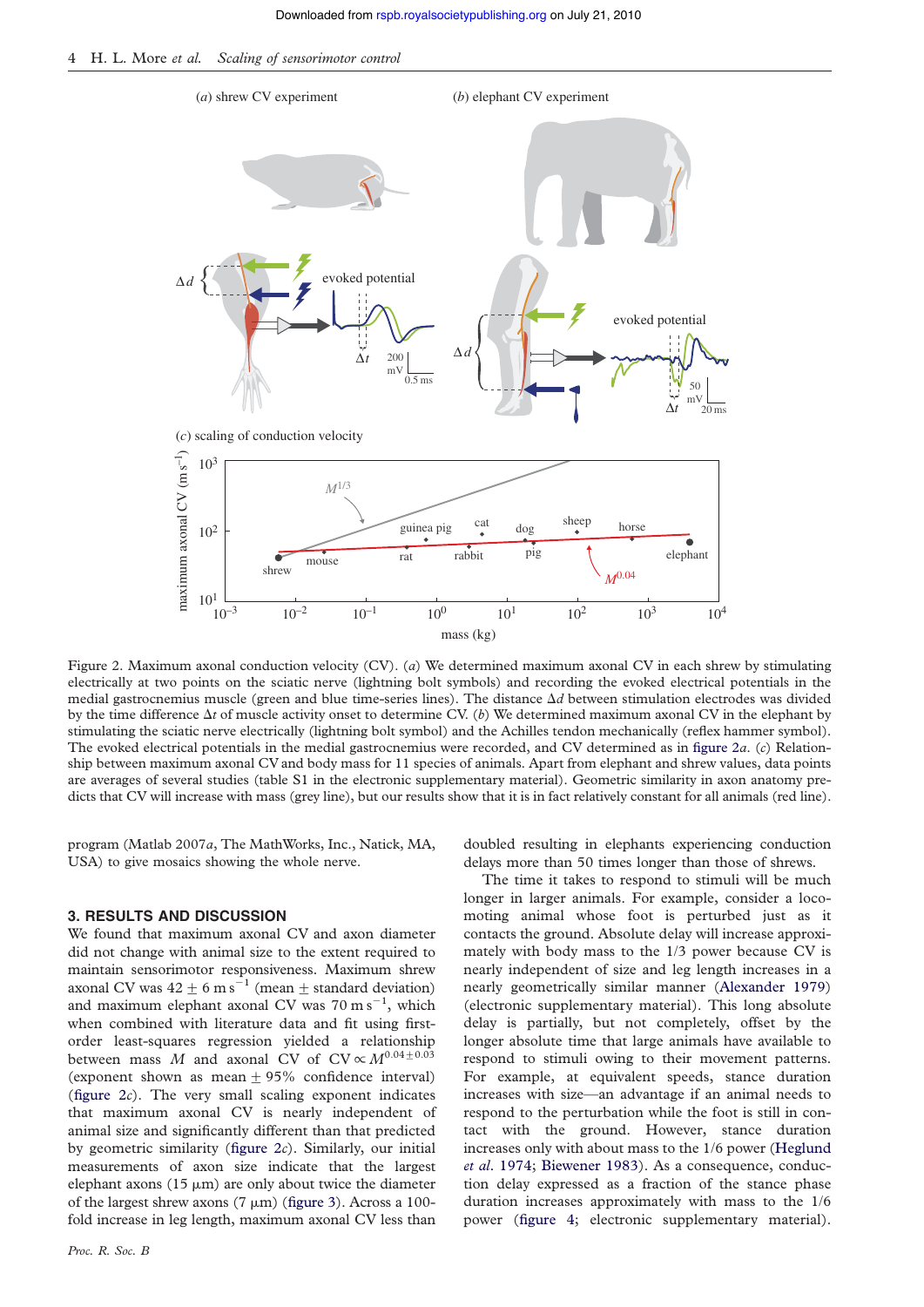

Figure 3. Shrew and elephant nerve cross sections demonstrate that the largest elephant axons are only about twice the diameter of the largest shrew axons. Images in the top row are mosaics of many (10 shrew, 41 elephant) scanning electron microscopy (SEM) images, with the bottom row of images showing single SEM images (electronic supplementary material). Shrew and elephant images are shown at the same scale, with all scale bars  $25 \mu m$  in length. (a) One fascicle, of about 6, from a shrew sciatic nerve. The largest shrew axons have an outside diameter of approximately  $7 \mu m$  as illustrated by the overlaid white circle.  $(b)$  One fascicle, of about 110, from an elephant sciatic nerve. The largest elephant axons have an outside diameter of approximately 15  $\mu$ m—only twice the diameter of those in the shrew.



Figure 4. Theoretical scaling of conduction delay. Conduction delay, when represented as a fraction of stance phase at the trot–gallop transition, scales with  $M^{0.16}$  (electronic supplementary material). That is, conduction delay takes up a larger fraction of stance phase as animal mass increases. The arrows represent theoretical conduction delay fractions for each of the 11 species considered in [figure 2](#page-3-0)c.

<span id="page-4-0"></span>The contribution of conduction delay to the time required to respond to the hypothetical perturbation to the foot when running at equivalent speeds would increase from 4 per cent of the stance phase in the shrew to 40 per cent of the stance phase in the elephant. Additional sources of delay, including sensing, transmission and force generation only add to the total delay.

Large animals may cope with these relatively long delays by simply moving slowly, explaining at least in part the low maximum speeds of large mammals [\(Garland 1983;](#page-5-0) [Hutchinson](#page-5-0) et al. 2006) and providing further evidence for the idea that dinosaurs could not be both massive and agile [\(Hutchinson & Garcia 2002](#page-5-0)).

Simple feedback control is less effective when time delays are long. By the time sensory signals are conducted from the periphery to the central nervous system, the information they contain about the state of the body is no longer current. Similarly, by the time motor commands are conducted to the periphery, they may be inappropriate for the new body state. The central nervous system can compensate for these delays using an internal model of the body's dynamics that takes delayed and incomplete sensory information and predicts the best future motor response [\(Wolpert & Ghahramani 2000;](#page-5-0) [Biewener & Daley 2007\)](#page-5-0). As delays increase in larger animals, they may increasingly depend upon sensorimotor prediction to maintain sensorimotor performance.

All procedures were approved by the SFU Animal Care Committee.

The authors thank BBSRC, CIHR, MSFHR and NSERC for funding this project. We also thank the Edmonton Valley Zoo, the Colchester Zoo, Zoltan Kenwell, Alejandro Ley and Sharon Warner for assistance with the elephant